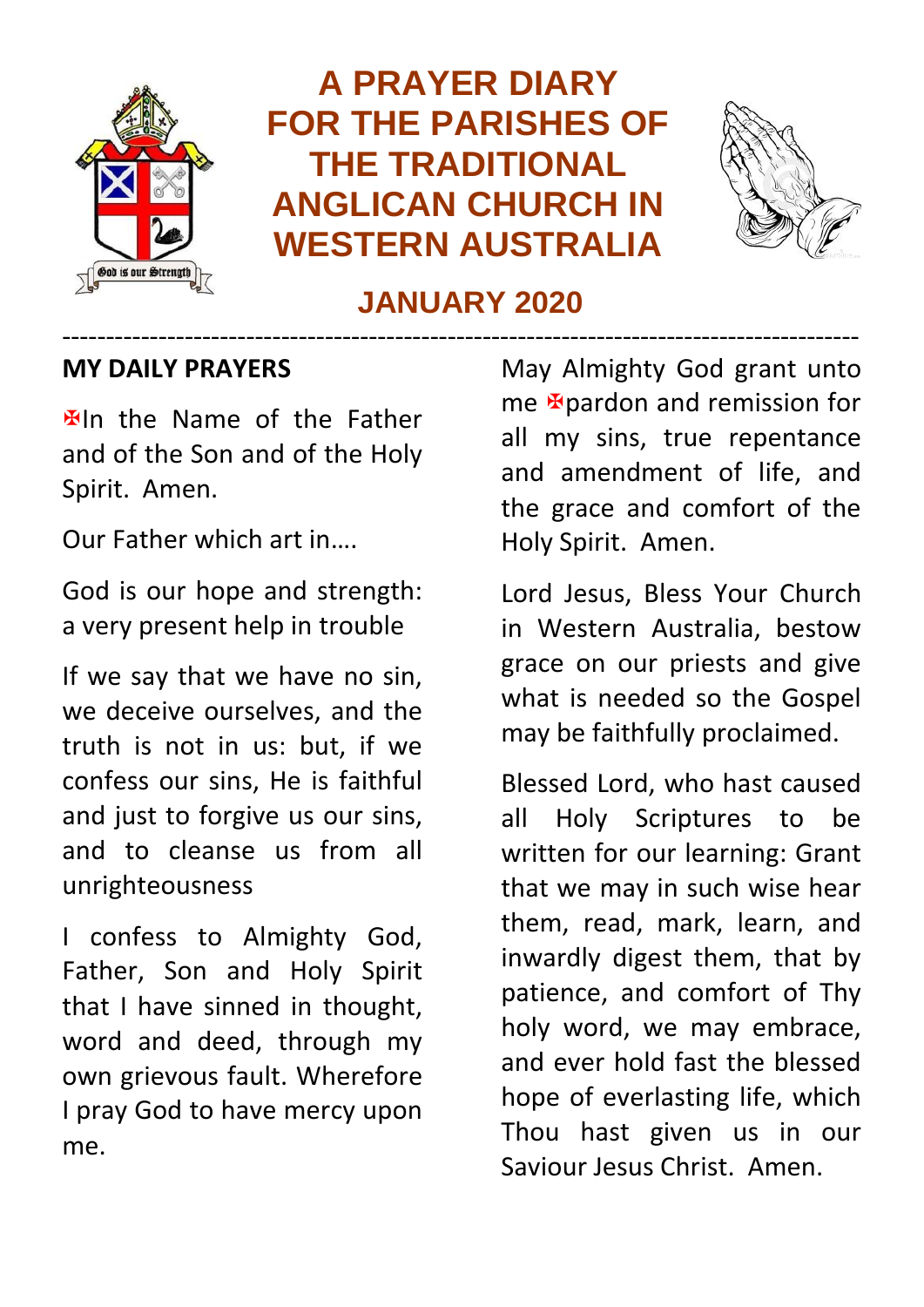## 1 **THE NAMING AND CIRCUMCISION OF OUR LORD**

For God to Bless this New Year **Angeline Teh; Denise Turner Jeanette Teh; Nina Babic**

# 2 **Thursday**

For those who suffer because of natural disasters **Fr Brian Tee; Miems Tee**

## 3 **Friday**

#### For volunteer fire-fighters **Natalie Veal; John Wheldon**

4 **Saturday** That we may bravely contend for the Christian faith **Andrew Veal; Bronwyn Veal Abigail; Levi; William Veal**

# 5 **CHRISTMAS II**

For Christians being persecuted throughout the world **Hannah Wong; Toaw Ngo Pham**

# 6 **EPIPHANY**

For a deepening of our devotion to Jesus our Lord and Saviour **Des Wright; Edna Wright**

# 7 **Tuesday**

For those who faithfully serve our Lord Jesus Christ **Fr Robert Burn; Joan Burn**

# 8 **Wednesday**

For those who pastorally care for others

## **Bob Fleay; Peter Emmens**

## 9 **Thursday**

For a desire to love and serve the Lord and His Church **Dougal Burton; Beth Burton William Burton; Amelia Burton**

10 **Friday** For more priests **Marie Bolt; Shelley Dixon**

# 11 **Saturday**

For our families and friends **Maggie de Jonghe Patricia Rigby**

# 12 **EPIPHANY I**

For those who are distressed and suffer mental illness **Pearl de Lang; Ruth Lewis**

13 **Monday** For Peace in the World **Helen Martin; Pat Daniel**

14 **Tuesday** For the Faithful Departed **Mary Hoffman; Gail Hutton**

15 **Wednesday** For the United Nations **Deirdre O'Brien; Keith O'Brien**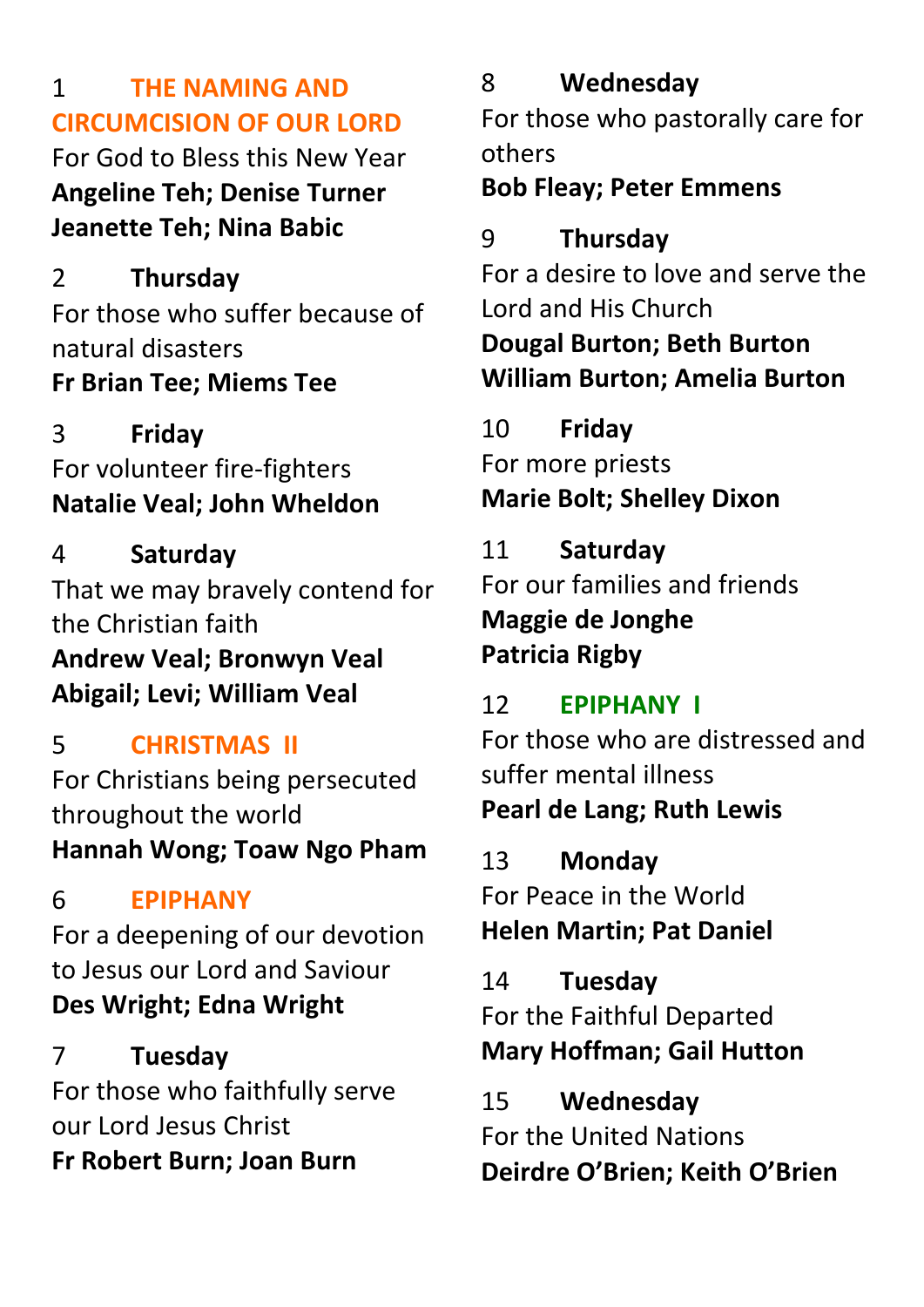## 16 **Thursday**

We give thanks to God our Creator; Redeemer; Sanctifier **Bp John Keep; Valorie Keep**

# 17 **Friday**

For Christians in other Churches **Helen King; Reg King Brian Daniels; Robyn Daniels**

18 **Saturday** That we may worship God with praise and thanksgiving **Ken Krachler; Stuart Krachler**

# 19 **EPIPHANY II**

For our parishes of St Andrew and St Peter **Brian LeFaever; Eileen LeFaever**

# 20 **Monday**

That we may contemplate what Jesus has done for us **Shirley McFarlane Barbara Reynolds**

# 21 **Tuesday**

That we may follow the example of the Saints **Neville McPherson; Betty May**

22 **Wednesday** The Parish of the Resurrection, Edmonton, Canada **Val Melrose; Nancy Mollan**

# 23 **Thursday**

For Bp David and the members of our Diocesan Council **Barbara Moody; Jennifer Newill**

# 24 **Friday**

For the members of our Management Committee **Iain Scott; Tyvella Abban**

25 **CONVERSION of St PAUL** For the United Nations **Centaine Scott; Michelle Scott**

# 26 **EPIPHANY III**

For those who have given their lives for the Christian Faith **Mairi Scott; Patricia Scott**

# 27 **Monday**

For courage to speak openly about our faith

**Angeline Teh; Denise Turner Jeanette Teh; Nina Babic**

# 28 **Tuesday**

For growth in the love and care of our Parish Family

**Fr Brian Tee; Miems Tee**

# 29 **Wednesday**

For the conversion of the faithless in our Country **Natalie Veal; John Wheldon**